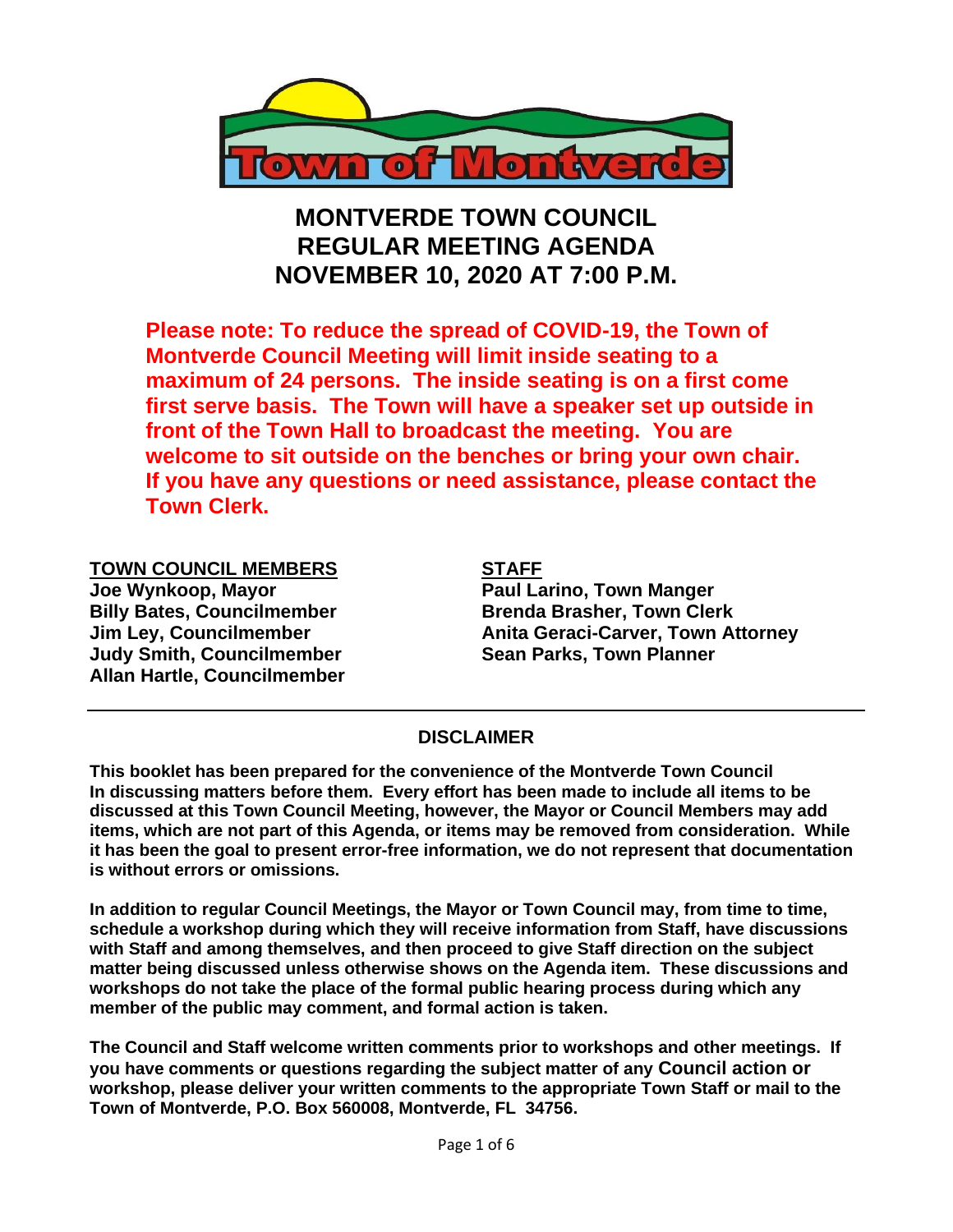# **ITEMIZED AGENDA NOVEMBER 10, 2020 AT 7:00 P.M.**

#### **CALL TO ORDER AND OPENING CEREMONIES**

- **Pledge of Allegiance**
- **Invocation**
- **Roll Call**

#### **I. PRESENTATIONS**

- **A.** Swear into Office Mayor Joe Wynkoop
- **B.** Swear into Office Councilmember Billy Bates
- **C.** Motion to Nominate Vice-Mayor

#### **II. MINUTES APPROVAL**

**A.** Minutes of the Town Council Meeting held October 13, 2020.

#### **III. CITIZENS QUESTION/COMMENT PERIOD**

**A.** The Town Council invites the public to come forward with questions, comments and concerns. Action will not be taken by the Council at this meeting, but questions may be answered by Staff or issues may be referred for appropriate Staff action. If further action is necessary, the item may be placed on a future agenda for further review and consideration.

NOTE: Public Comment will not be taken under Citizens Questions/Comment Period for matters listed on this agenda. Public Comment on such items will be taken once the agenda item is before the Council for consideration.

### **IV. DEPARTMENT & COMMITTEE REPORTS**

- **A.** Town Manager Larino's Report
- **B.** Town Attorney Report
- **C.** Mayor Wynkoop Report
- **D.** Town Council Report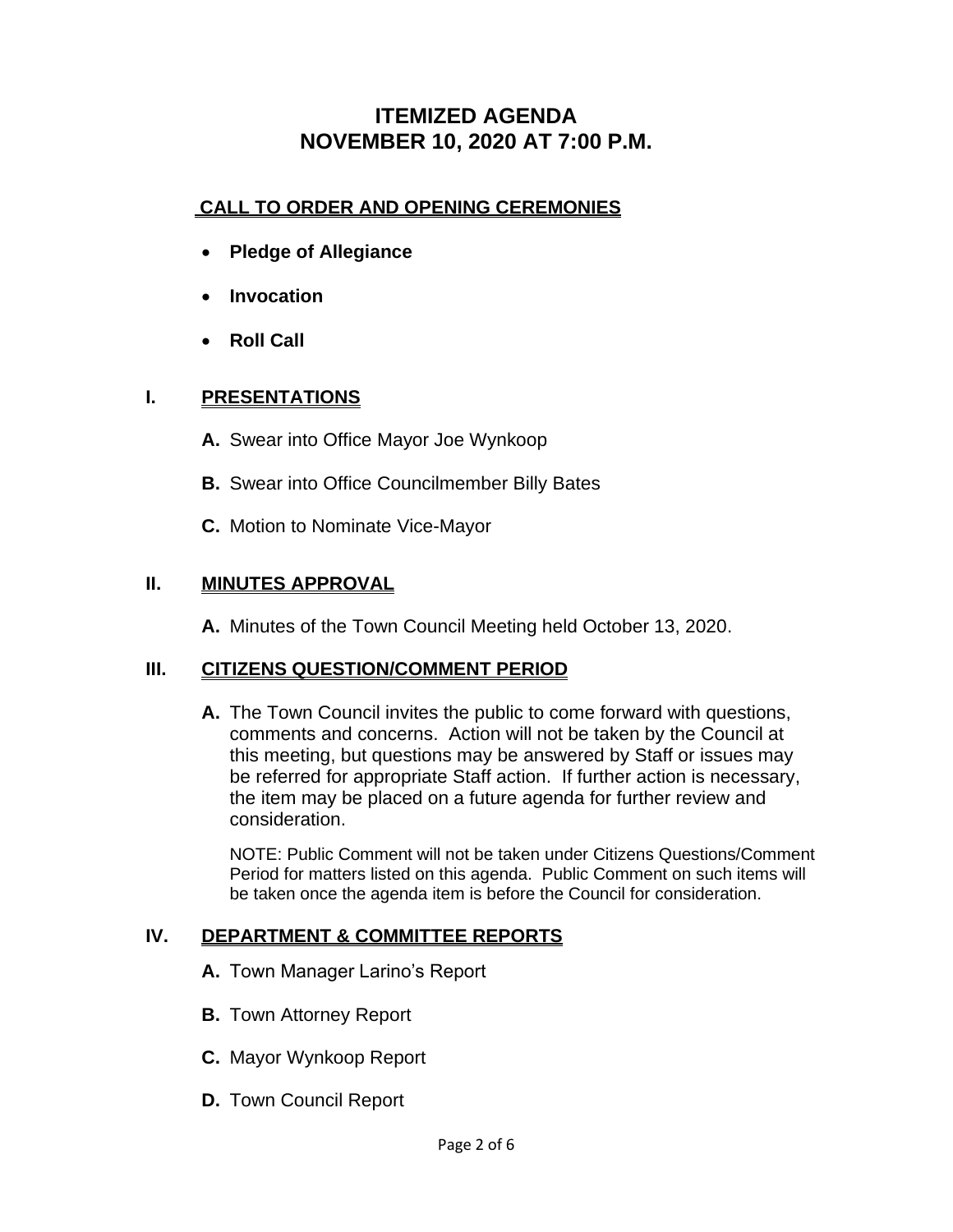- **E.** Committee Reports Visioning, Parks & Recreation, Cemetery, Public Safety, and Historical are welcome to report.
- **F.** Town Planner Report
- **G.** Other Staff Reports
- **H.** October Finance Report

| <b>Beginning Bank Balance</b> | \$2,422,783.28 |
|-------------------------------|----------------|
| <b>Revenues</b>               | \$123,536.14   |
| <b>Expenditures</b>           | \$171,206.11   |
| <b>Ending Balance</b>         | \$2,375,113.31 |

## **V. PUBLIC HEARINGS AND RESOLUTIONS**

- **A.** Second Reading and Adoption of Ordinance No. 2020-009 AN ORDINANCE BY THE TOWN OF MONTVERDE AMENDING THE TOWN OF MONTVERDE LAND DEVELOPMENT CODE CHAPTER 4 DESIGN STANDARDS, ARTICLE XIX DEVELOPMENT WITHIN FLOODPRONE AREAS, TO MAKE MODIFICATIONS TO BRING THE REGULATIONS INTO CONFORMANCE WITH THE MOST CURRENT FEMA-APPROVED, FLOODPLAIN MANAGEMENT ORDINANCE FOR FLORIDA COMMUNITIES THAT IS COORDINATED WITH THE FLORIDA BUILDING CODE; PROVIDING FOR APPLICABILITY AND SEVERABILITY; AND PROVIDING FOR AN EFFECTIVE DATE.
- **B.** Second Reading and Adoption of Ordinance No. 2020-004 AN ORDINANCE OF THE TOWN OF MONTVERDE, FLORIDA, AMENDING REGULATIONS IN CHAPTER 4 OF THE TOWN OF MONTVERDE LAND DEVELOPMENT CODE TO CORRECT THE SCIENTIFIC NAME OF WAX MYRTLE AND TO REGULATE THE QUALITY, SIZE, AND TYPE OF PLANT MATERIALS TO BE USED IN LANDSCAPING OF REAL PROPERTY WITHIN THE TOWN OF MONTVERDE; PROVIDING FOR CODIFICATION AND SEVERABILITY; PROVIDING FOR THE REPEAL OF ORDINANCES IN CONFLICT HEREWITH; AND PROVIDING FOR AN EFFECTIVE DATE.
- **C.** Resolution No. 2020-023 A RESOLUTION OF THE TOWN COUNCIL OF THE TOWN OF MONTVERDE, FLORIDA, AMENDING THE TOWN OF MONTVERDE FEE SCHEDULE TO REDUCE THE WATER ONLY AND WATER/GARBAGE DEPOSIT FEE IMPOSED ON TENANT/LESSEE ACCOUNTS; AND PROVIDING FOR AN EFFECTIVE DATE. (Continued from October 13, 2020 Town Council Meeting).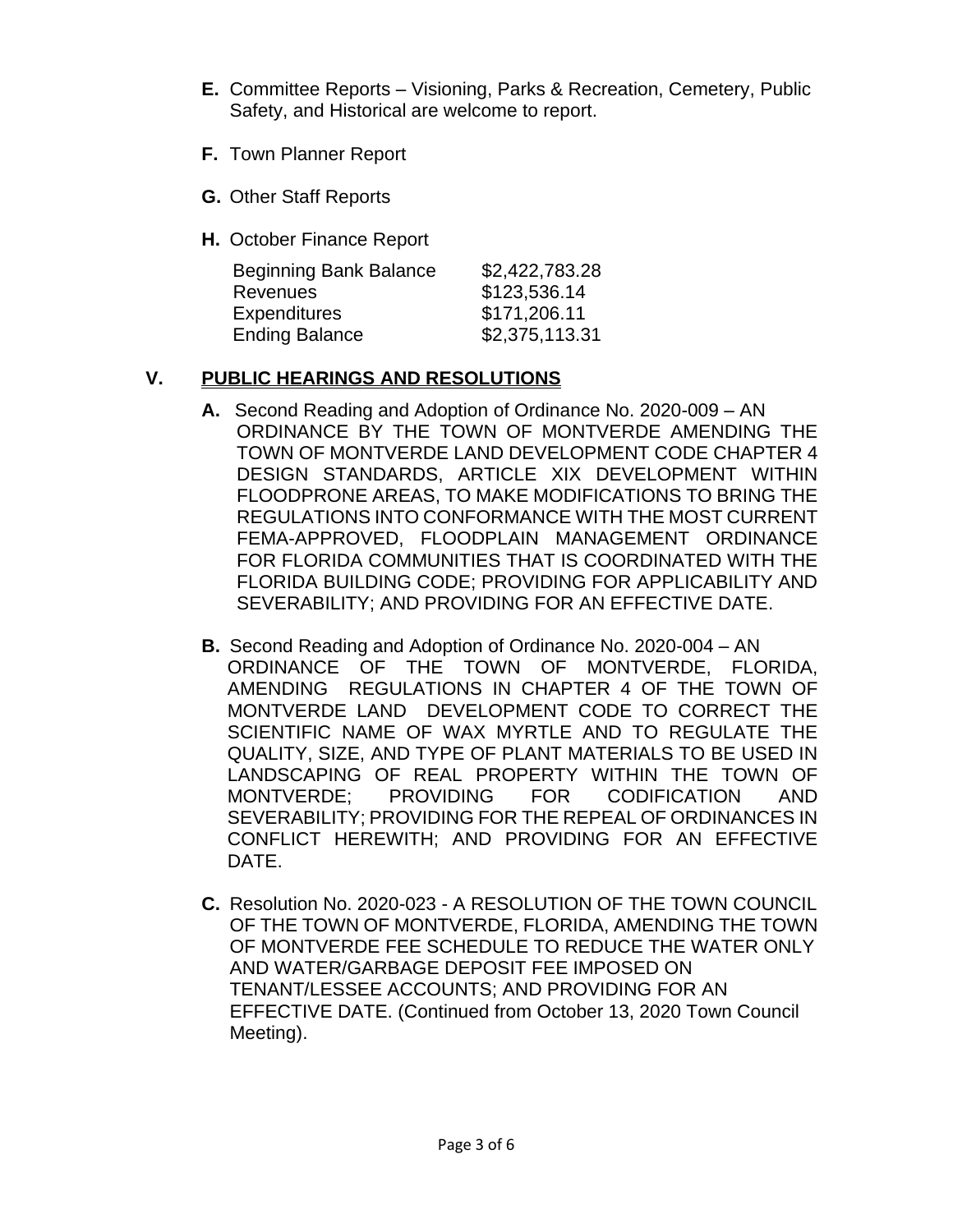- **D.** First Reading of Ordinance No. 2020-024 AN ORDINANCE OF THE TOWN OF MONTVERDE, FLORIDA, AMENDING CHAPTER 10 OF THE TOWN OF MNTVERDE LAND DEVELOPMENT CODE BY PROVIDING REGULATIONS RELATING TO WETLAND AND SURFACE WATER SETBACKS AND; PROVIDING FOR THE REPEAL OF ORDINANCES IN CONFLICT HEREWITH; PROVIDING FOR CODIFICATION AND SEVERABILITY; AND PROVIDING FOR AN EFFECTIVE DATE.
- **E.** Resolution No. 2020-025 A RESOLUTION OF THE TOWN COUNCIL OF THE TOWN OF MONTVERDE, FLORIDA, AMENDING THE 2019- 2020 FISCAL YEAR BUDGET PURSUANT TO SEC. 5.05 OF THE TOWN CHARTER TO TRANSFER FUNDS FROM GENERAL FUND REVENUES TO PERMITTING, GARBAGE/SOLID WASTE AND LIBRARY FOR INCREASED EXPENDITURES IN EACH BUDGET; AND PROVIDING FOR AN EFFECTIVE DATE.
- **F.** Resolution No. 2020-026 A RESOLUTION OF THE TOWN COUNCIL OF MONTVERDE, FLORIDA ESTABLISHING A DEFERRED COMPENSATION PLAN; PROVIDING FOR EXECUTION OF TRUST JOINDER AGREEMENT; PROVIDING FOR ADOPTION OF A DEFERRED COMPENSATION PLAN; PROVIDING FOR ACKNOWLEDGEMENT OF MASTER TRUSTEES; PROVIDING FOR EXECUTION OF AN ADOPTION AGREEMENT; PROVIDING FOR ABIDING BY TERMS AND ACCEPTANCE OF SERVICES; PROVIDING FOR TERMINATION OF PARTICIPATION; PROVIDING FOR ACKNOWLEDGEMENT REGARDING ASSETS; PROVIDING FOR APPROVAL BY MASTER TRUSTEES; PROVIDING FOR FULL FORCE AND EFFECTIVENESS; PROVIDING FOR REPEAL OF CONFLICTING RESOLUTIONS; AND PROVIDING AN EFFECTIVE DATE.
- G. Resolution No. 2020-027 A RESOLUTION OF THE TOWN COUNCIL OF THE TOWN OF MONTVERDE, FLORIDA, ADOPTING THE EMPLOYEE HANDBOOK DATED NOVEMBER 10, 2020; AND PROVIDING FOR AN EFFECTIVE DATE.
- **I.** Ordinance No. 2020-028 AN ORDINANCE OF THE TOWN OF MONTVERDE, COUNTY OF LAKE, STATE OF FLORIDA, AMENDING ARTICLE VI IN CHAPTER 2 OF THE TOWN OF MONTVERDE CODE OF ORDINANCES REQUIRING A PURCHASING POLICY FOR THE PURCHASE OF GOODS AND SERVICES; PROVIDING FOR THE ADOPTION OF A PURCHASING POLICY BY RESOLUTION; PROVIDING FOR THE PURCHASING POLICY TO BE ON FILE WITH THE OFFICE OF THE TOWN CLERK; PROVIDING FOR CONFLICTS, CODIFICATION AND SEVERABILITY; PROVIDING FOR AN EFFECTIVE DATE.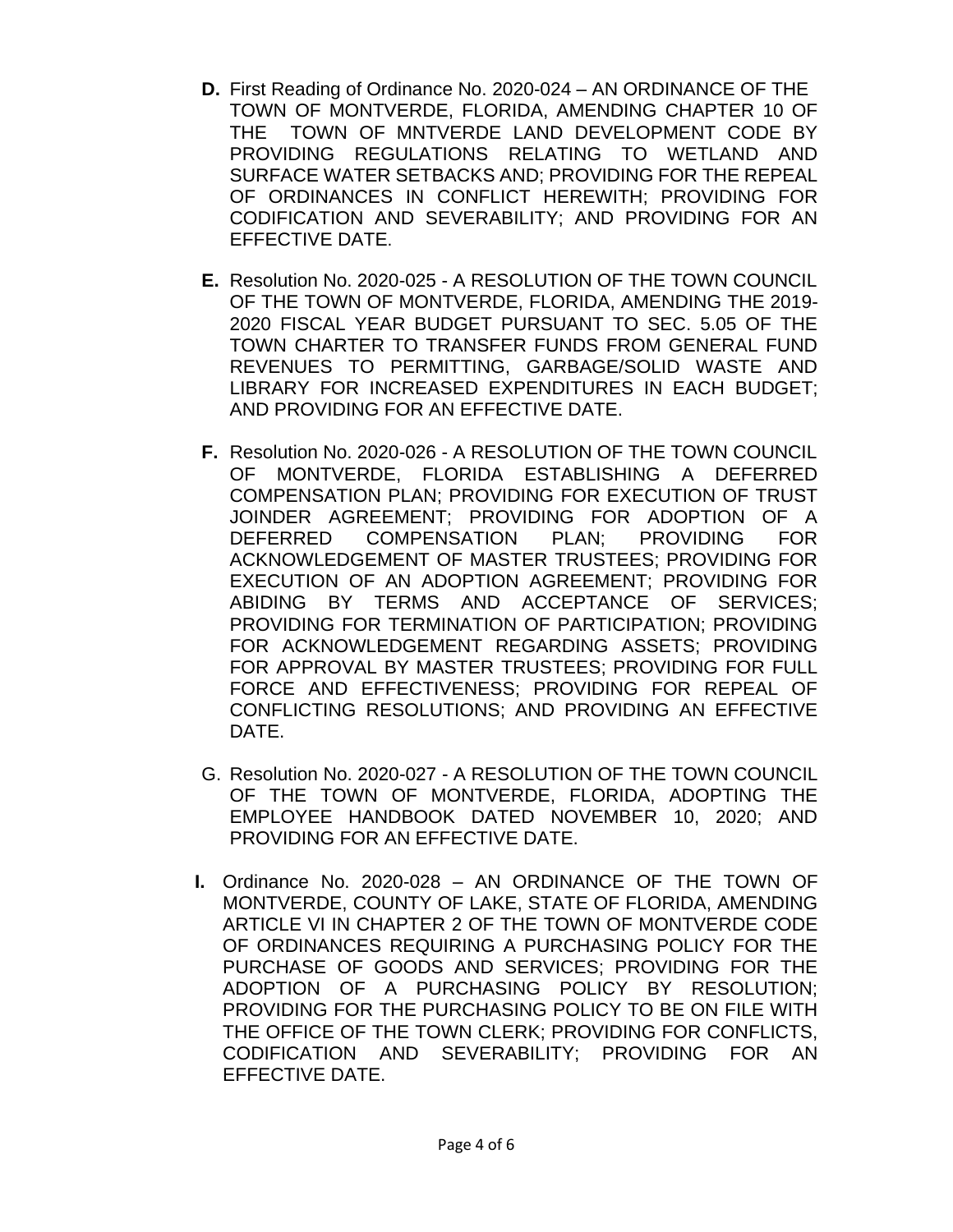- **J.** Resolution No. 2020-029 A RESOLUTION OF THE TOWN OF MONTVERDE, COUNTY OF LAKE, STATE OF FLORIDA, ADOPTING A PURCHASING POLICY OF THE TOWN OF MONTVERDE; PROVIDING FOR AN EFFECTIVE DATE.
- **K.** Resolution No. 2020-030 **-** A RESOLUTION OF THE TOWN COUNCIL OF THE TOWN OF MONTVERDE, FLORIDA, APPROVING TOWN MANAGER AS SIGNATORY ON TOWN OF MONTVERDE ACCOUNTS AT UNITED SOUTHERN BANK AND PROVIDING FOR AN EFFECTIVE DATE.

#### **VI. DISCUSSION AND ACTIONS ITEMS**

- **A.** Discussion: CARES Act Funding.
- **B.** Discussion: Town Property Assets Stecher Property, Yellow House, and Building on Seventh St.
- **C.** Appointment of Director to Lake County League of Cities *(must be an elected official*) and Alternate Director to Lake County League of Cities (*may be elected official or staff member*).
- **D.** Discussion: Capital Project for Water Treatment Plant SCADA System Improvements.
- **E.** Bob Tomlinson Utility Bill. *Continued from October 13, 2020 Town Council Meeting.*
- **F.** Code Enforcement Action **–** Foreclosure Santana at 16751 CR 455. C*ontinued from October 13, 2020 Town Council Meeting.*
- **G.** Update on the Roundabout.

#### **VII. ADJOURN**

The Town Council reserves the right to move any Agenda item to an earlier time during the meeting as its schedule permits, except in the case of the items and appointments that have been advertised in a newspaper for a specific time.

Pursuant to the provisions of Chapter 286 Florida Statutes, Section 286.0105, if a person decides to appeal any decision made by the Town Council with respect to any matter considered at this Council meeting, he or she will need a record of the proceedings, and that, for such purpose, he or she may need to ensure that a verbatim record of the proceedings is made, which record may include the testimony and evidence upon which the appeal is to be based.